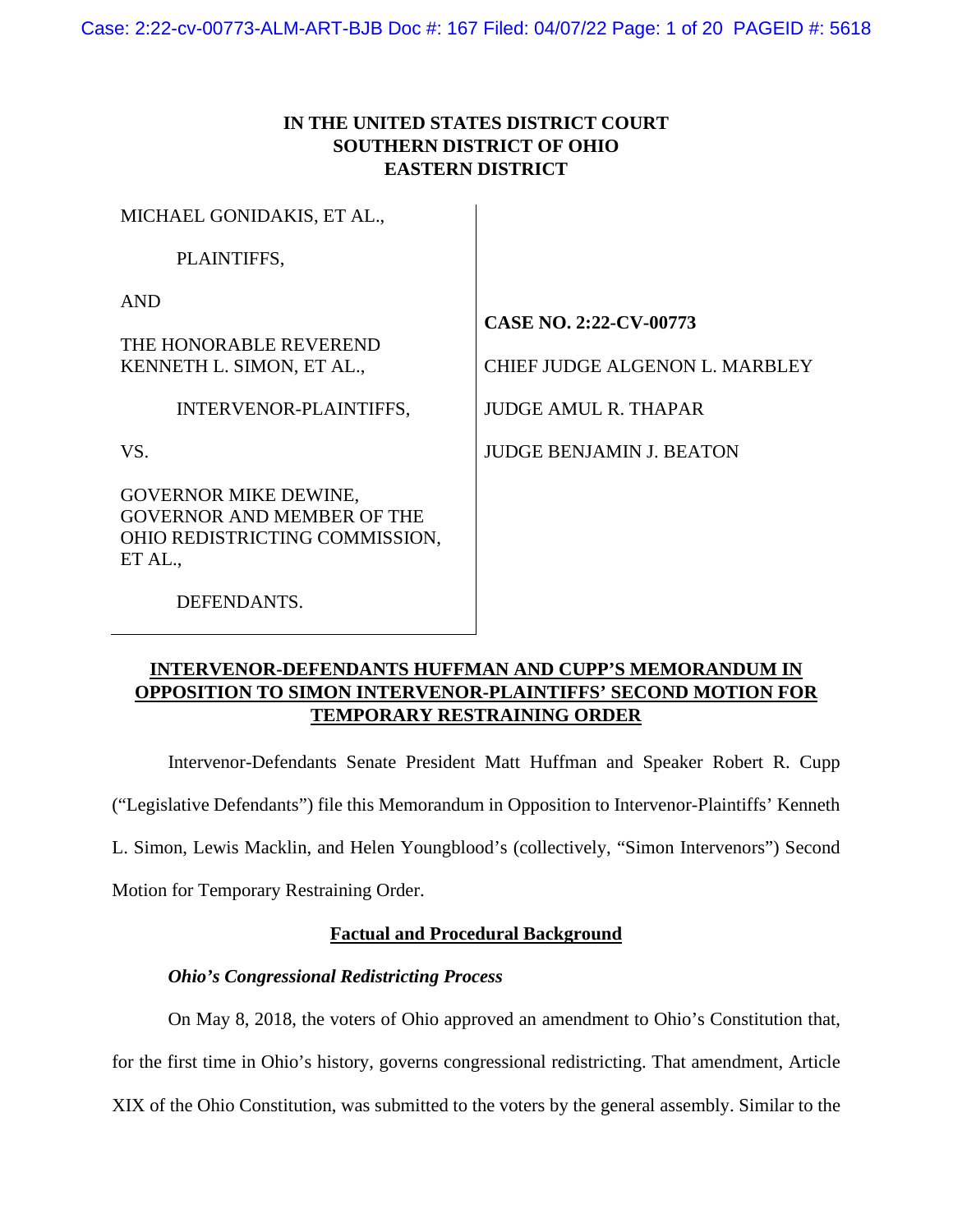amendments to Article XI that voters approved in 2015, Article XIX sets forth a detailed process for how a congressional district plan is to be adopted in Ohio.

#### *Constitutional Timeline*

Under Article XIX, congressional redistricting does not begin until after the Ohio Redistricting Commission concludes its process for general assembly redistricting. The general assembly initially has until the last day of September to pass a congressional district plan with the support of at least two-thirds of the members of each house of the general assembly (including at least one-half of the members of the two largest parties, in both houses). Article XIX, Section 1(A). At this stage, a plan passed by the general assembly will be effective for ten years.

If the general assembly does not pass such a plan by the last day of September during a redistricting year, congressional districting authority then transfers to the Ohio Redistricting Commission during the month of October. Any plan enacted by the Commission in this second stage must receive the support of at least four of the seven Commission members, including at least two Commission members from each of the two largest political parties represented in the general assembly. *See* Article XIX, Section 1(B). If the Commission passes a plan in October, the plan will be effective for ten years.

If the Commission does not adopt such a plan before the last day of October during a redistricting year, congressional redistricting authority returns to the general assembly. Article XIX, Section 1(C)(1). At this final stage, the general assembly must pass a congressional district plan no later than the last day of November during a redistricting year. Article XIX, Section  $1(C)(1)$ . For a congressional district plan to be effective for ten years at this stage, it must be supported by at least two-thirds of the members of each house of the general assembly (including at least one-third of the members of each of the two largest political parties in each house). If,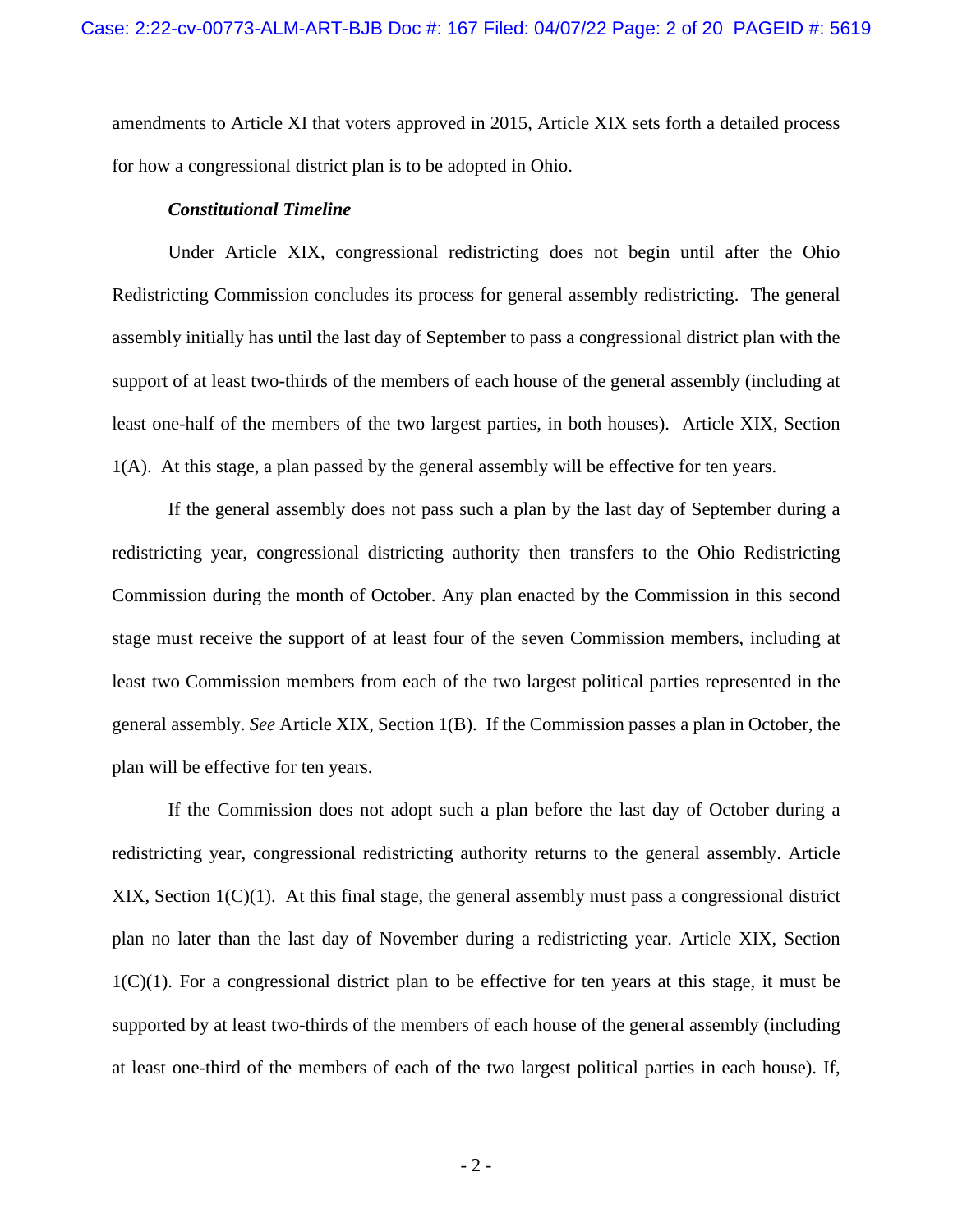however, a congressional plan is only approved by a simple majority of each house of the members of the general assembly, any such plan will remain in effect for only four years ("simple majority map"). Article XIX, Section 1(C)(2)-(3). All congressional district plans must comply with the requirements of Article XIX of the Ohio Constitution<sup>1</sup> and federal law.

### *Original Actions in the Supreme Court of Ohio*

On January 14, 2022, the Supreme Court of Ohio invalidated the first congressional plan passed by the General Assembly and signed into law by Governor DeWine on November 20, 2021 (the "First Plan"). *Adams v. DeWine*, Slip Opinion No. 2022-Ohio-89. Following the Ohio court's invalidation of the First Plan, the general assembly did not pass a new remedial congressional district plan within the thirty days provided under Section 3 of Article XIX. Thus, that obligation passed to the Commission. Article XIX, Section 3(B)(2).

The Commission met on February 24, March 1, and March 2, 2022 to hear public testimony and to discuss adopting a new congressional district plan. Race was not used or considered in the drawing the new congressional district plan. In fact, throughout this entire redistricting cycle, the Ohio General Assembly and the Ohio Redistricting Commission have taken specific precautions to ensure that racial data was neither loaded into the mapmaker computers nor used by the General Assembly or the Commission when developing a congressional district plan for Ohio.

<sup>&</sup>lt;sup>1</sup> These requirements include that districts be single member districts, that each district have equal population, that the plan complies with the Ohio Constitution and federal law, and that each district be contiguous. Article XIX, Section  $2(A)$ ,  $2(B)(1)-(3)$ . All congressional district plans must also comply with criteria for the division of counties and townships and municipal corporations. Article XIX, Section 2(B)(4)–(8). Article XIX also provides for an additional criterion that applies solely to simple majority maps drawn by the general assembly. Article XIX, Section 1(C)(3).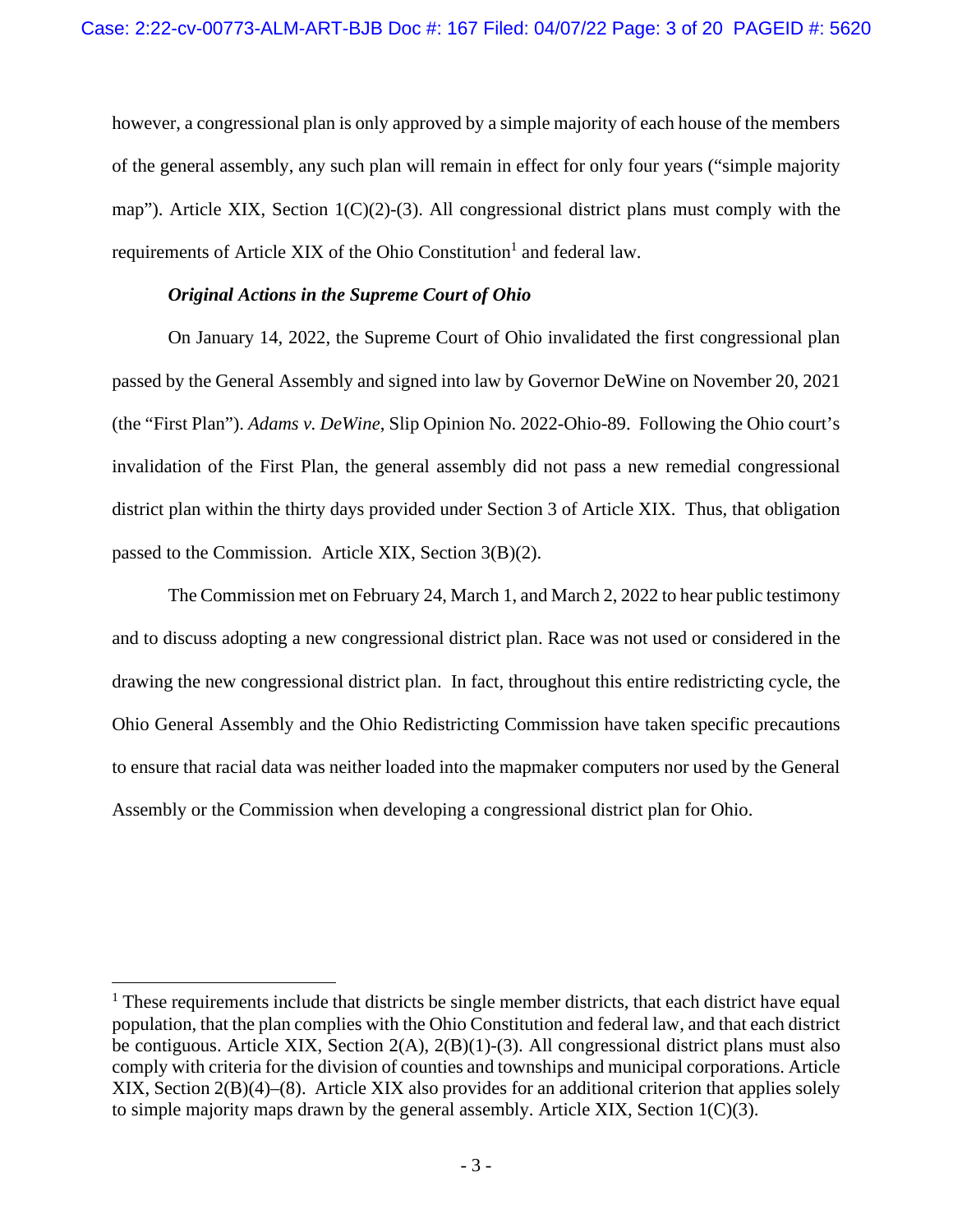The Commission adopted a congressional district plan on March 2, 2022 (the "Second Plan"). The Second Plan has been fully implemented by the Secretary of State and all eighty-eight county boards of elections for use in the upcoming May 3, 2022 primary election.<sup>2</sup>

Instead of promptly filing a new complaint challenging the newly adopted Second Plan, the Petitioners in *Adams v. DeWine,* No. 2021-1428, and *League of Women Voters of Ohio v. Ohio Redistricting Commission,* No. 2021-1499, filed motions to enforce and motions to amend their complaints that were unanimously denied by the Ohio Supreme Court as procedurally improper. *See* 03/18/2022 Case Announcements #3, 2022-Ohio-871.

On March 21, 2022, the *Adams* petitioners filed a new complaint in *Neiman v. LaRose*, No. 2022-0298, challenging the Second Plan. The *League of Women Voters of Ohio* petitioners followed and filed a new complaint on March 22, 2022 in *League of Women Voters of Ohio v. LaRose*, No. 2022-0303 ("*LWVO II*"). Simon Intervenors cite to the Supreme Court of Ohio's March 29, 2022 decision consolidating *Neiman* and *LWVO II* and setting forth a scheduling order in that matter as purportedly "deferring consideration of whether" the Second Plan "comports with the Ohio Constitution." (Simon Intervenors' Motion, ECF No. 147, p 1). Not so. The consolidated matters are under an expedited schedule under Ohio S. Ct. Prac. R. 12.04(A)(1).

## *Current Federal Litigation*

Plaintiffs filed this lawsuit due to an impasse after the Ohio Supreme Court ordered the Redistricting Commission to draw a third plan for Ohio general assembly districts and ask this

<sup>2</sup> *See, e.g.,* the directive to County Boards of Election issued by Secretary of State LaRose on March 2, 2022. Press Release, Ohio Secretary of State (March 2, 2022), https://www.ohiosos.gov/media-center/press-releases/2022/2022-03-02b/. On April 4, the Secretary of State announced that the May 3 primary "is underway" and early in-person voting began on April 5, 2022. Press Release, Ohio Secretary of State, https://www.ohiosos.gov/mediacenter/press-releases/2022/2022-04-04/.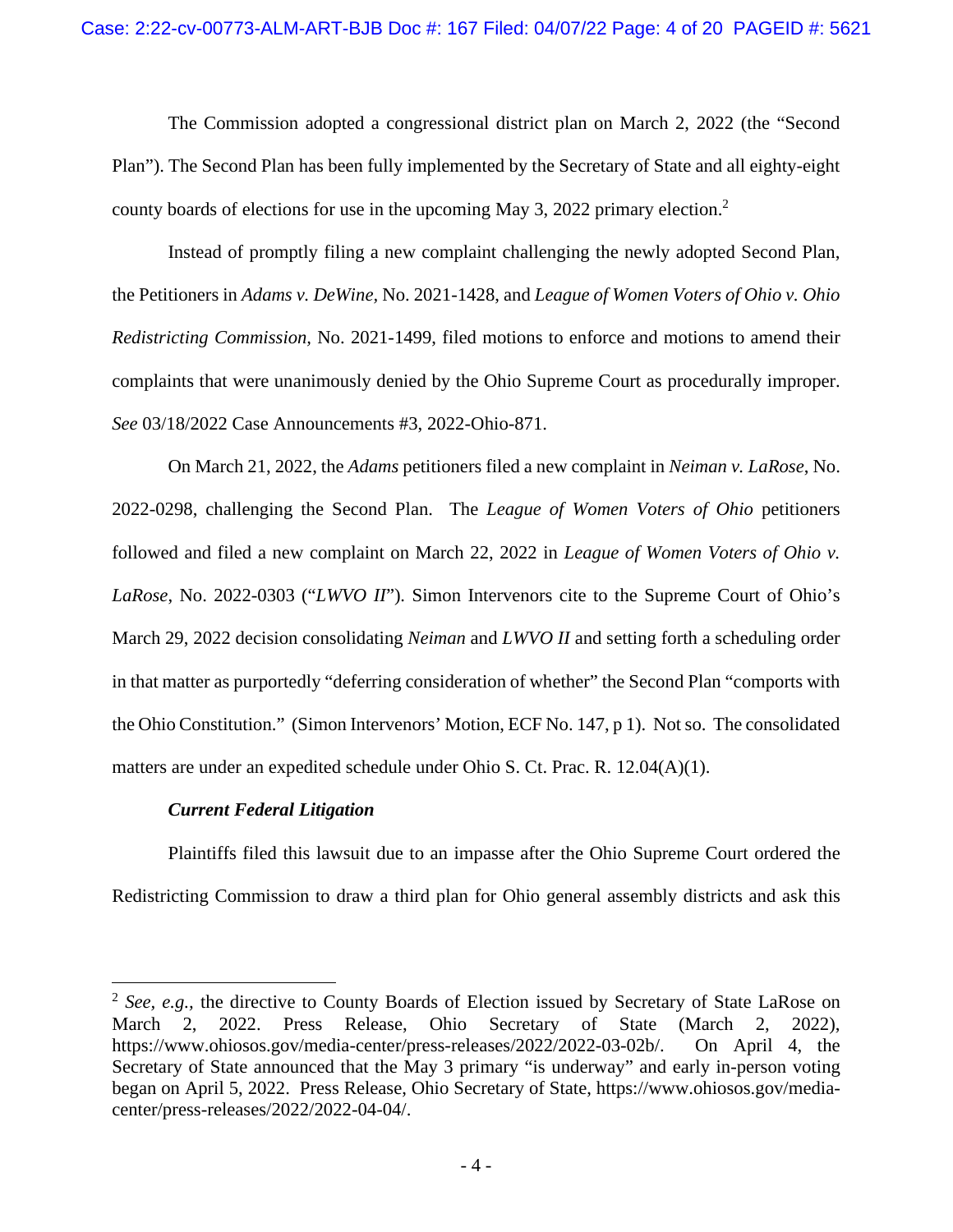Court to order that the Commission's Second Plan on legislative redistricting be adopted for this election cycle. (ECF No. 1). The Plaintiffs sought preliminary injunctive relief to effectuate their request for this election cycle. (ECF No. 2). Responses to the motion were filed, the matter temporarily stayed, and after the Commission adopted a third general assembly district plan, Plaintiffs moved this Court to adopt that Third Plan as opposed to the Second Plan, after it too was rejected by the Ohio Supreme Court. (*See, e.g.*, ECF Nos. 72, 75). This Court proceeded with establishment of the panel and a briefing schedule. (ECF Nos. 82, 83).

Simon Intervenors argue that the Second Plan (as well as the state legislative plans), passed by the Commission, violate Section 2 of the Voting Rights Act of 1964. (ECF No. 92). This Court heard argument March 30, 2022 on the pending motions and responses for preliminary relief and entered a post-hearing briefing schedule on the same day. (ECF No. 143). Counsel for Simon Intervenors admitted, at the hearing, that the then pending first TRO could proceed with the preliminary injunction and its briefing schedule. (*See* ECF No. 150, p. 241). Nonetheless, Simon Intervenors filed a Second Motion for TRO seeking to enjoin the use of the Second Plan. (ECF No. 147). A Local Rule 65.1 conference has been set for Monday, April 11, 2022 on the Simon Intervenors' TRO request. (ECF No. 152)

#### **Argument**

### **I. Standard**

"The Sixth Circuit has explained that 'the purpose of a TRO under rule 65 is to preserve the status quo so that a reasoned resolution of a dispute may be had.'" *ABX Air, Inc. v. International Brotherhood of Teamsters*, 219 F. Supp. 3d 655, 669–70 (S.D. Ohio 2016) (internal citation omitted). Under Rule 65 of the Federal Rules of Civil Procedure, the movant bears the burden of proof that emergency injunctive relief is necessary under the circumstances. *Overstreet*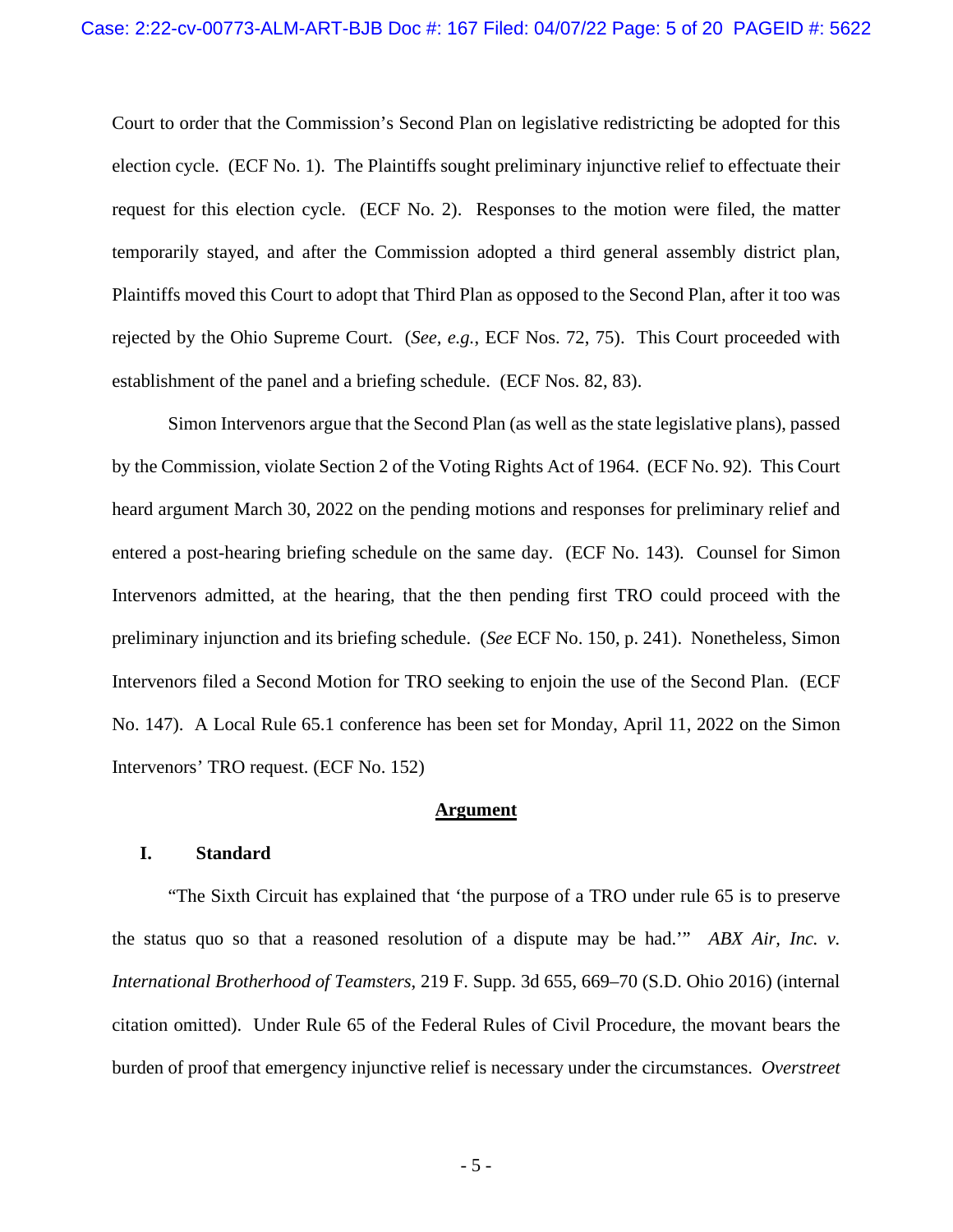*v. Lexington–Fayette Urban Cnty. Gov't*, 305 F.3d 566, 573 (6th Cir. 2002) ("An injunction is an extraordinary remedy which should be granted only if the movant carries his or her burden of proving that the circumstances clearly demand it."). To determine whether to grant injunctive relief, courts must balance four factors: "(1) whether the movant has shown a strong likelihood of success on the merits; (2) whether the movant will suffer irreparable harm if the injunction is not issued; (3) whether the issuance of the injunction would cause substantial harm to others; and (4) whether the public interest would be served by issuing the injunction." *Overstreet v. Lexington-Fayette Urban County Government*, 305 F.3d 566, 573 (6th Cir. 2002) (internal citation omitted). "Although no one factor is controlling, a finding that there is simply no likelihood of success on the merits is usually fatal." *Gonzales v. Nat'l Bd. of Med. Exam'rs*, 225 F.3d 620, 625 (6th Cir. 2000). "The standard for issuing a temporary restraining order is logically the same as for a preliminary injunction, with emphasis, however, on irreparable harm given that the purpose of a temporary restraining order is to maintain the status quo." *ABX Air, Inc*., 219 F. Supp. 3d at 670.

## **II. Simon Intervenors fail to meet their burden of proof and their Second Motion for Temporary Restraining Order should be denied.**

### **A. Simon Intervenors' claims are unclear and fundamentally flawed.**

The Simon Intervenors' claims are at best muddled and at worst contradictory, but are in any event fundamentally flawed. On the one hand, they claim that Defendants have engaged in "racial gerrymandering." (ECF No. 92 at PageID 1511). On the other they seem to charge that Defendants engaged in vote dilution under Section 2 of the Voting Rights Act of 1965 ("VRA"), 52 U.S.C. § 10301, by not drawing so-called influence districts in certain areas of the legislative and congressional plans. (ECF No. 92 at PageID 1524, 1525, 1526-28). As explained below, racial gerrymandering claims are distinct from vote dilution claims yet the Simon Intervenors appear to commingle them.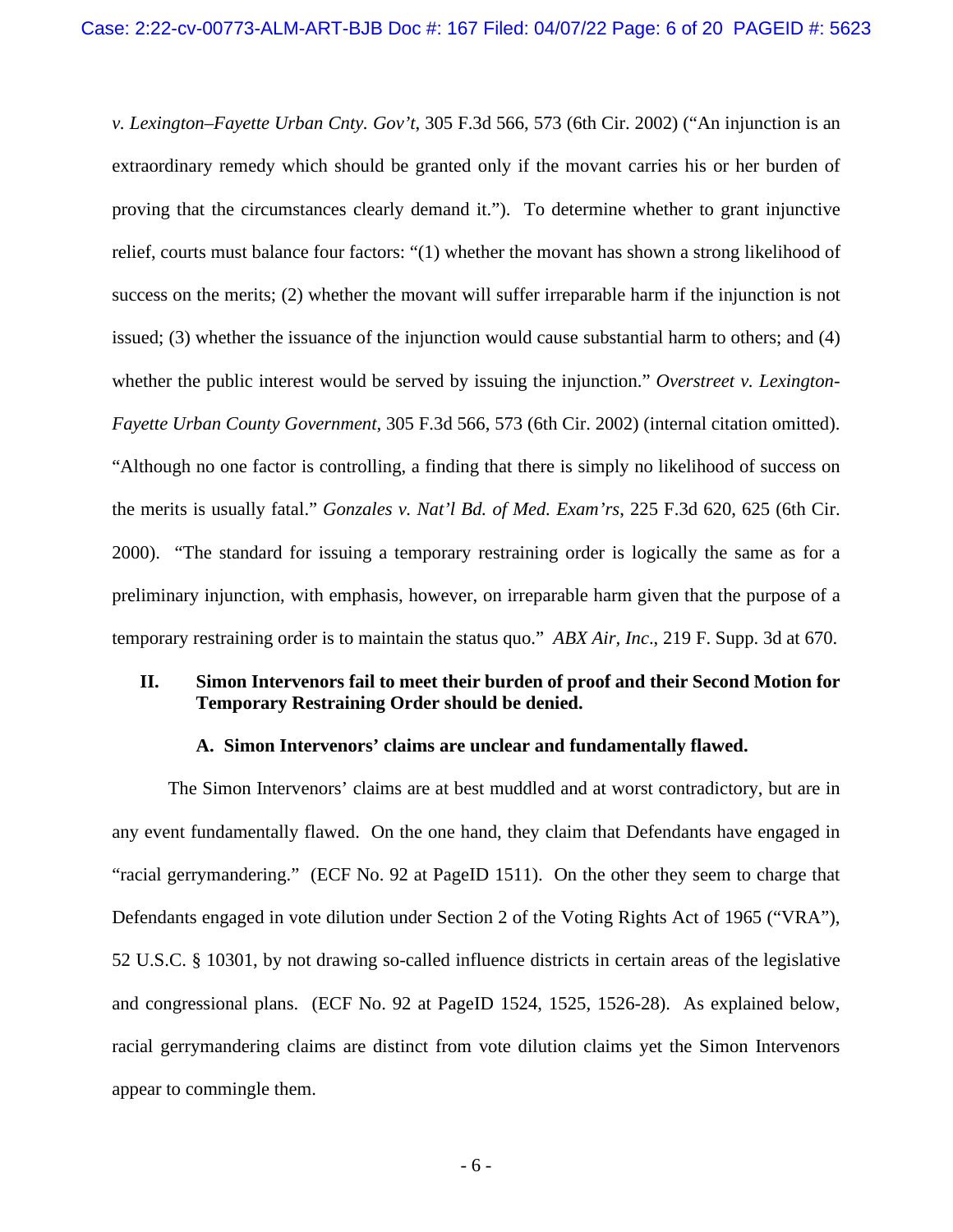But the gravamen of Simon Intervenors' dissatisfaction with the plans is that racial data was not used in drawing them. The claim seems to be that the failure to consult racial data in drawing legislative or congressional districts is in and of itself a violation of the VRA or racial gerrymandering. Simon Intervenors cite no authority justifying this meritless position. It is not surprising that no authority is cited because Simon Intervenors have the law exactly backwards.

First, as explained more fully below, racial gerrymandering claims require proof that race was the predominant motive for drawing a district without evidence that the district serves a compelling governmental interest. But here it is undisputed that race was not used at all, much less as a predominant motive. Simon Intervenors cite no authority for the senseless proposition that the non-use of race in drawing a district equates to the predominant use of race in drawing that district. If anything, the non-use of racial data supports the *absence* of a racial gerrymandering claim and undermines any assertion that race was used in an inappropriate way.

Second, as to vote dilution claims, the Simon Intervenors also have it backwards. As explained more fully below, constructing race-conscious districts is only required if there is *evidence* supporting it. This generally comes in the form of a racial polarization study demonstrating the existence of legally significant racially polarized voting as defined by the three preconditions in *Thornburg v. Gingles*. *Cooper v. Harris*, 137 S.Ct. 1455, 1470 (2017), citing *Thornburg v. Gingles*, 478 U.S. 30, 50-51 (1986). There is no such evidence here and Simon Intervenors have not submitted any such evidence to this point. Simon Intervenors are free to conduct such a study and use it to support a claim that majority-minority districts must be drawn. But there is no authority holding that the mapdrawing authority must conduct such a study itself and Simon Intervenors cite none. Section 2 does not operate as a de facto preclearance requirement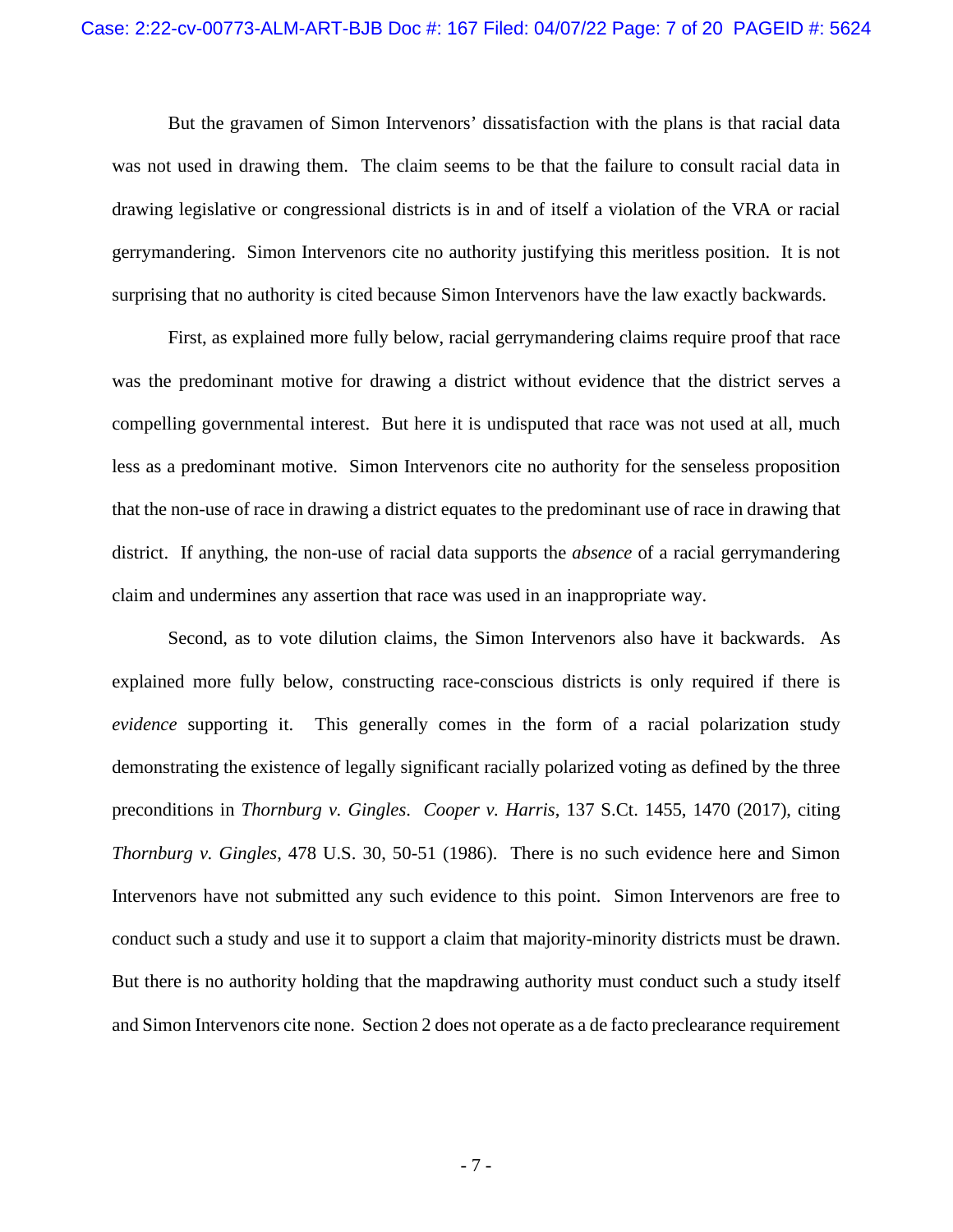in which the mapdrawing authority must affirmatively demonstrate anything. Any claim to the contrary is fundamentally flawed and does not warrant injunctive relief of any kind.

# **B. Claims for Racial Gerrymandering are separate and distinct from claims alleging violation of Section 2.**

Simon Intervenors appear to have conflated claims that can be made under Section 2 of the VRA with claims for racial gerrymandering under the Fourteenth Amendment. Section 2 protects minority groups from vote dilution. Districts based upon race may be ordered by a court or adopted by a legislature only under narrow circumstances. *Cooper, supra*, citing *Gingles*, 478 U.S. at 50- 51. In contrast, claims for racial gerrymandering are based upon allegations that race was the predominant motive for drawing a district without evidence that the district serves a compelling governmental interest - such as protecting the state from liability under Section 2. *Id.* These two claims are "analytically distinct." *Miller v. Johnson*, 515 U.S. 900, 911 (1995), citing *Shaw v. Reno*, 509 U.S. 630, 652 (1993) ("*Shaw I*"). Simon Intervenors have not alleged or offered evidence to support a finding they are likely to prevail on the required elements for each of these claims.

There is no dispute that the VRA requires the creation of districts based upon race but only when there is evidence to support such a remedy. *Gingles* is, of course, the leading case involving alleged violations of Section 2 of the VRA. There the United States Supreme Court established three "threshold" conditions that plaintiffs must demonstrate to prove a violation of Section 2:

- 1. that a "minority group" is "sufficiently large and geographically compact to constitute a majority" in "some reasonably configured legislative district;"
- 2. that the minority group must be "politically cohesive;" and
- 3. that "a district's white majority must 'vote [] sufficiently as a bloc'" to usually "defeat the minority's preferred candidate.'"

*Cooper*, 137 S. Ct. at 1470 (citing *Gingles*, 478 U.S. at 50–51).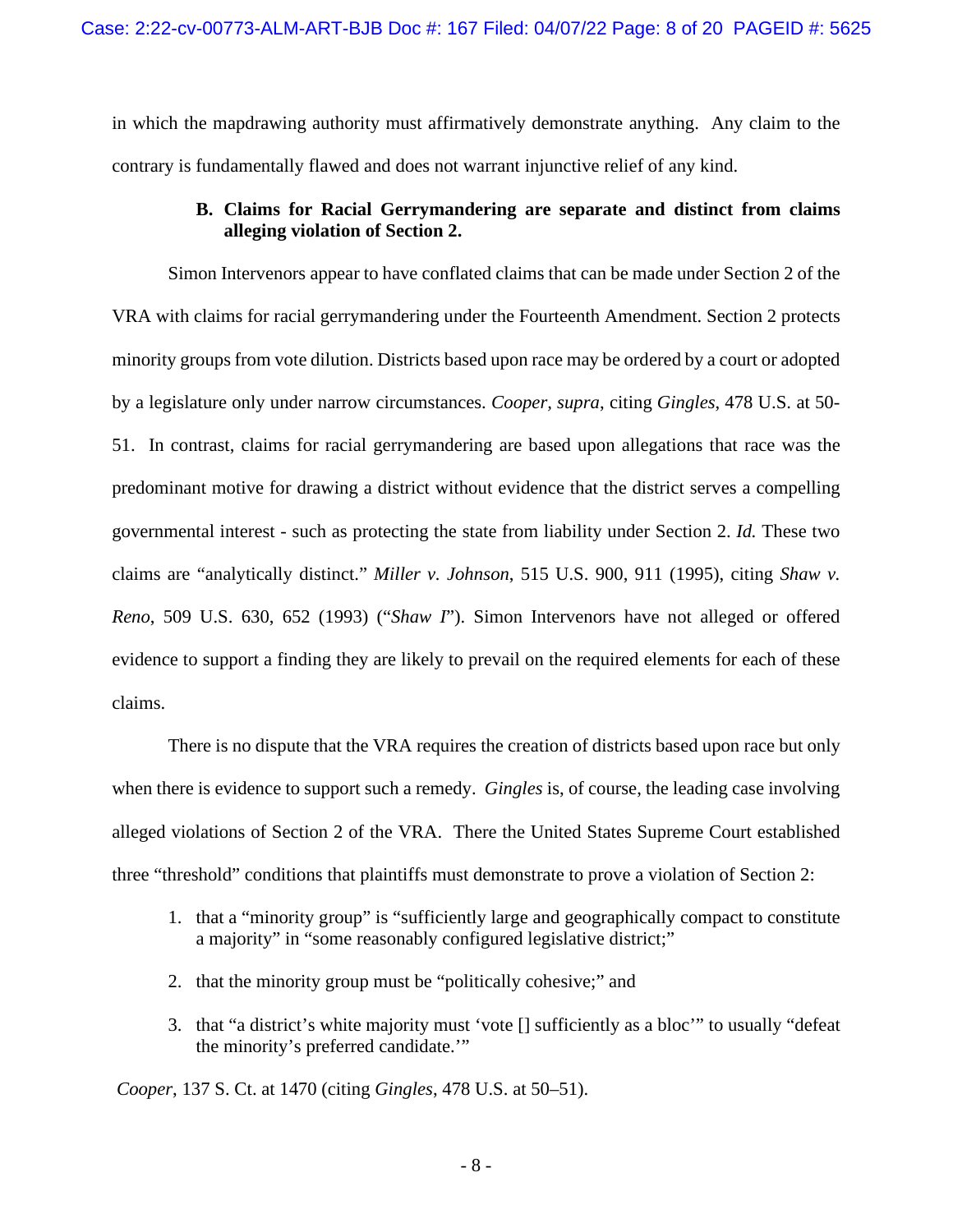Under these preconditions, there is a significant difference between "racially polarized voting" versus "legally significant racially polarized voting." *Gingles*, 478 U.S. at 52–55. "Racially polarized voting" exists whenever "there is a consistent relationship between [the] race of the voter and the way in which the voter votes." *Id*. at 53 n.21. But *Gingles* requires evidence of "legally significant racially polarized voting." *Id.* at 55. This occurs only when "less than 50% of white voters cast a ballot for the black candidate." *Id*. Thus, a Section 2 plaintiff can prevail only when there is proof that the white majority usually votes as a bloc to defeat the minority's preferred candidate. *Cooper*, 137 S. Ct. at 1470; *Covington v. North Carolina*, 316 F.R.D. 117, 167 (M.D.N.C. 2016), *aff'd*, 137 S. Ct. 2211 (2017) (Mem.).

These Section 2 standards create a tension with the Fourteenth Amendment that first surfaced in *Shaw I* and *Shaw v. Hunt*, 517 U.S. 899 (1996) ("*Shaw II*"). Both cases involved challenges to North Carolina's infamous Twelfth Congressional District, often referred to as the "I-85" or "highway" district. *Shaw I*, 509 U.S. at 635–36. In 1992, the North Carolina General Assembly enacted The Twelfth District, and another bizarre looking district (North Carolina's First Congressional District) to obtain preclearance of its congressional plan under Section 5 of the VRA. *Shaw I*, 509 U.S. 634–35. In *Shaw I*, the Court held that plaintiffs had stated a claim upon which relief could be granted based upon their allegations that voters had been assigned to districts because of their race and remanded the case to the district court for further proceedings. *Id*. at 658.

In *Shaw II*, the Court relied upon *Miller*, 515 U.S. at 916, holding that plaintiffs in racial gerrymandering claims brought under the Fourteenth Amendment must prove that "race was the predominant factor motivating the legislature's decision to place a significant number of voters within or without a particular district." *Shaw II*, 517 U.S at 905. After finding that the Shaw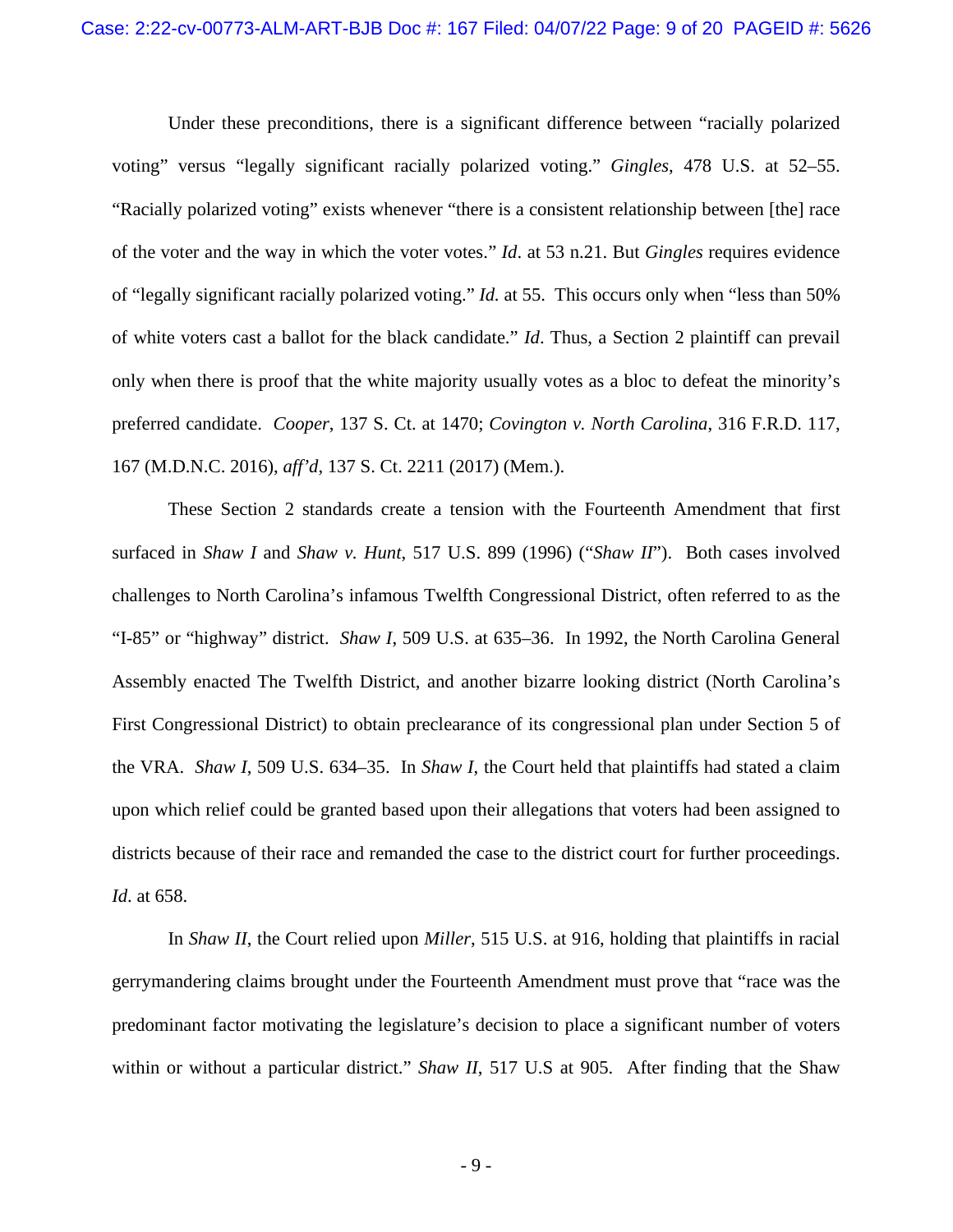plaintiffs had carried this burden, the Court then examined the State's argument that compliance with the VRA constituted a "compelling governmental interest" that would justify the use of racial classifications. *Shaw II*, 517 U.S. at 909-911. The Court noted that the use of racial classifications might be justified based upon "a strong basis in evidence" that the use of race was "necessary" to remedy "the effects of past or present racial discrimination…." *Id*. at 909.

 The Court then assumed, without deciding, that compliance with the VRA could further a compelling government interest. However, it rejected the State's argument that adopting the Twelfth Congressional District was necessary to obtain preclearance under Section 5. The Court rejected this defense on the grounds that it was based upon an illegal "maximization of black districts" theory adopted by the United States Department of Justice. *Id*. at 911–13. The Court also rejected the State's Section 2 defense on the grounds that the Twelfth Congressional district was not based upon a geographically compact minority population, and therefore did not satisfy the first of the *Gingles* threshold conditions. *Id*. at 913–18.

The Supreme Court has also provided guidance that is relevant here in two important cases, *League of United Latin American Citizens (LULAC) v. Perry*, 548 U.S. 399 (2006), and *Bartlett v. Strickland*, 556 U.S. 1 (2009). To understand these two decisions, it is important to define three different terms used by the courts to describe election districts "in relation to the requirements of the Voting Rights Act." *Bartlett*, 556 U.S. at 13. In "majority-minority" districts, "a minority group composes a numerical, working majority of the voting-age population." *Id.* There is no dispute that Section 2 can require the creation of this type of district. *Id.* "At the other end of the spectrum" are "influence" districts. "in which the minority group can influence the outcome of an election[.]" *Id*. Finally, "crossover" districts are districts "in which the minority group is less than a majority of the population, but is potentially large enough to elect its candidate of choice with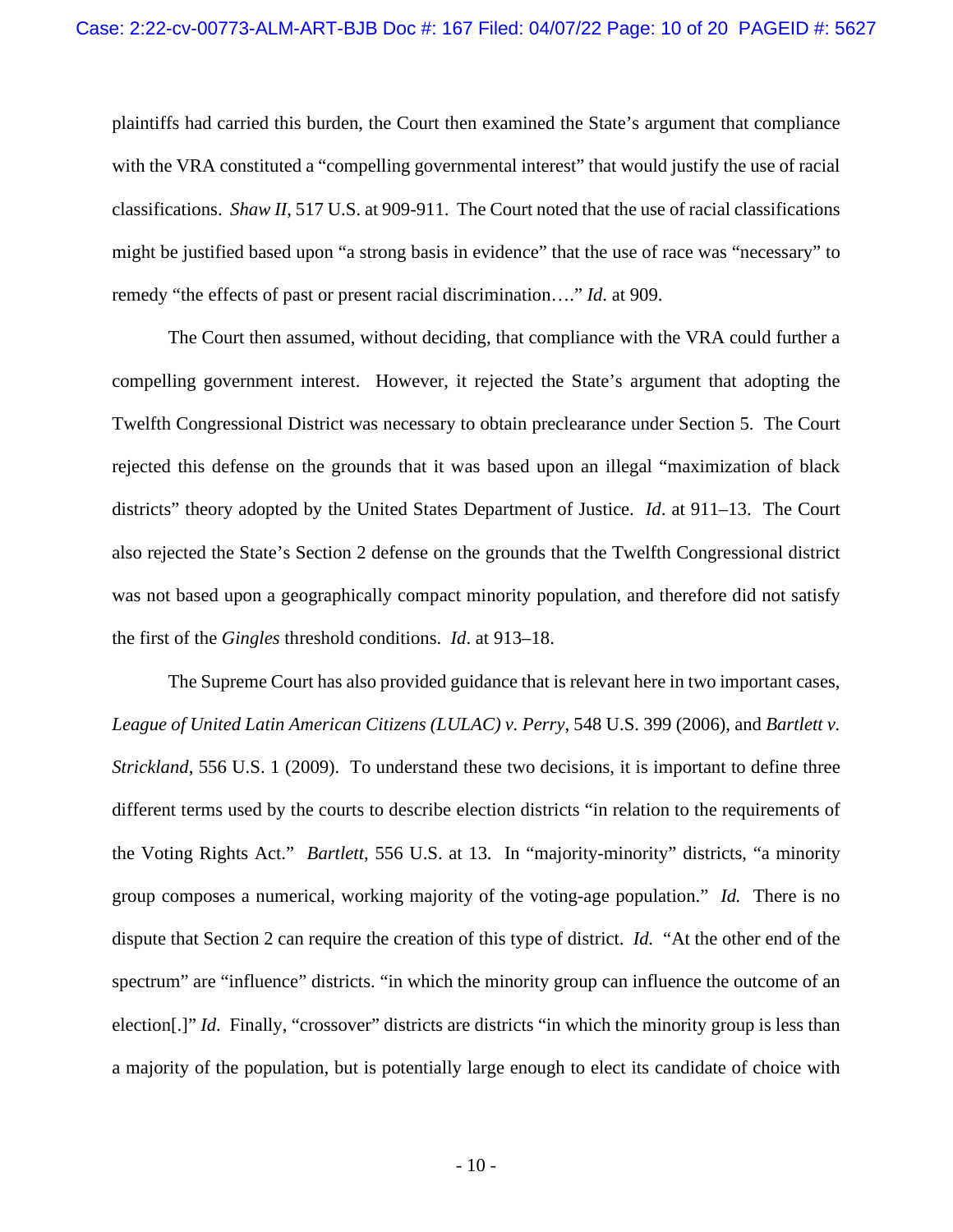the help of voters who are members of the white majority and who cross over to support the minority's preferred candidate." *Bartlett*, 556 U.S. at 13 (internal citation omitted).

The issue in *LULAC* was whether Section 2 justifies a state legislature's decision to draw race-based influence districts with a targeted minority population of less than 50%. In *LULAC*, the Court held that Section 2 does not justify a state's use of race to create influence districts. *LULAC*, 548 U.S. at 445. The Court warned that interpreting Section 2 as requiring legislatures to adopt influence districts "would unnecessarily infuse race into virtually every redistricting, raising serious constitutional questions." *LULAC*, 548 U.S. at 445–46.

Subsequently, in *Bartlett*, the Court was called upon to decide whether Section 2 could be used by a state to justify using race to draw crossover districts. The Defendants-Petitioners in *Bartlett* argued that crossover districts satisfy the first *Gingles* condition because they allow the minority group to elect their candidate of choice and are therefore "'effective minority districts.'" *Id.* at 14. The Court rejected this proposition holding that Section 2 only authorizes state legislatures to use race to draw districts where a geographically compact minority group constitutes an actual majority of the voters. *Id.* at 14–18. Reaffirming its warning in *LULAC*, the Court stated "[to] the extent there is any doubt about whether  $\S 2$  calls for the majority-minority rule, we resolve that doubt by avoiding serious constitutional concerns under the Equal Protection Clause." *Id.* at 21.

After the decisions in *LULAC* and *Bartlett*, there can be no dispute that a legislature cannot use race to draw districts absent evidence of a geographically compact minority group that would constitute an actual majority in a single member district. *See Cooper,* 137 S. Ct. at 1464. But that is what the Simon Intervenors ask this Court to do. They ask this Court to enjoin the current legislative and congressional plans and order the State to use racial data to create influence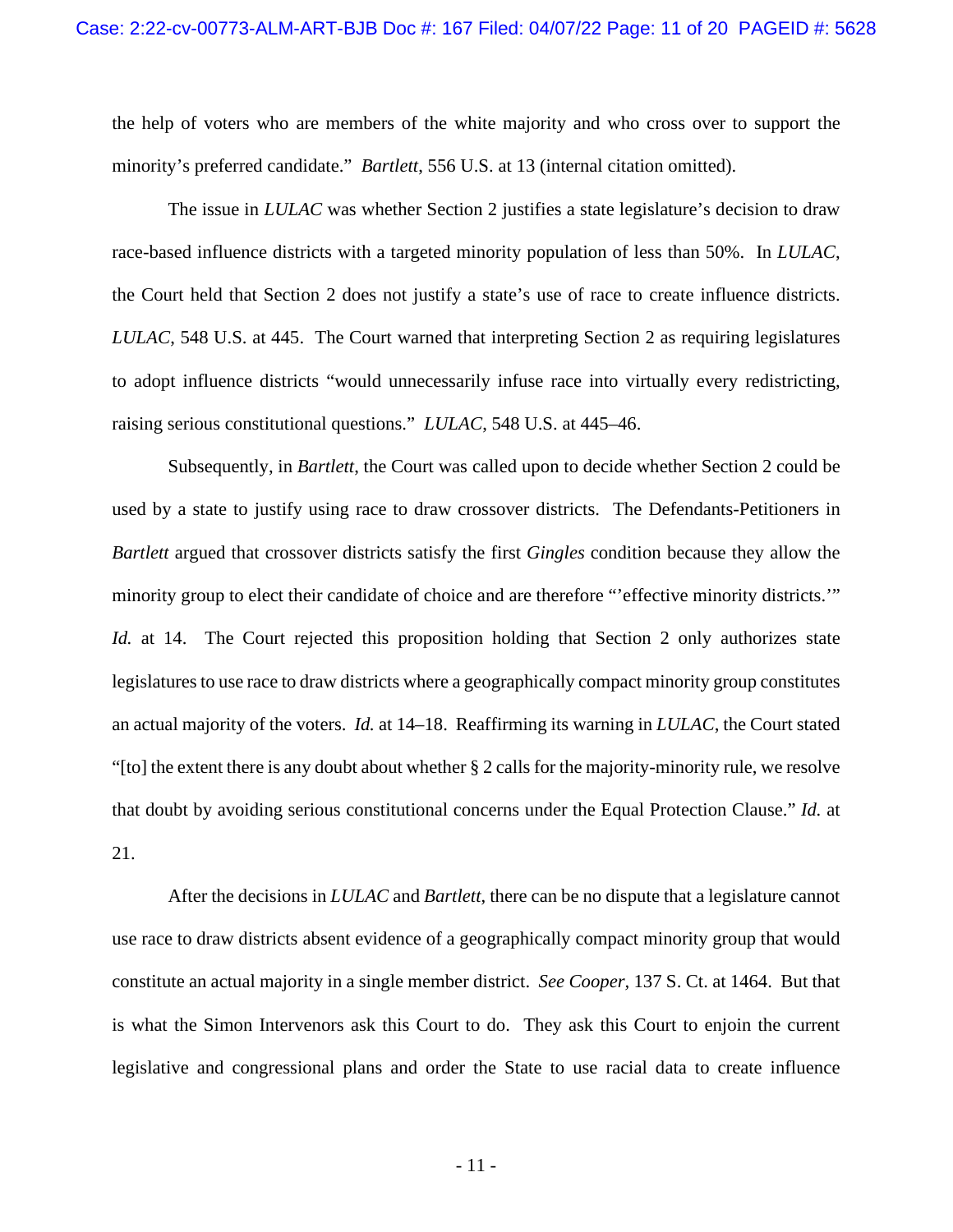districts. In essence, the Simon Intervenors ask this Court to order the State to engage in racial gerrymandering. No evidence of legally significant racially polarized voting exists that would justify drawing districts based solely upon race. And even if such evidence existed, there is no evidence of a geographically compact minority population that could be used to draw a VRA district in any event. And to top it off, the Simon Intervenors are not even asking this Court to order the drawing of remedial VRA districts—they are asking for influence districts which the Supreme Court has long rejected as a VRA remedy. Accordingly the TRO should be denied.

## **C. The Intervenors have failed to allege or offer any evidence to support either a claim under Section 2 or a claim for racial gerrymandering.**

To the extent Simon Intervenors allege that the Second Plan on congressional redistricting violates Section 2, they have failed to allege or offer proof that a "minority group" is "sufficiently large and compact to constitute a majority" in "some reasonably configured legislative district." *Cooper, supra*. Nor have Simon Intervenors alleged or offered proof that a "district's white majority votes "as a bloc" to usually "defeat the minority's preferred candidate of choice." *Id*. Simon Intervenors' claims seek "influence" districts in which African American voters may influence the results of an election. *Bartlett*, *supra*. But these types of districts have been ruled out as a Section 2 remedy by the Supreme Court in *LULAC*, *supra*.

The same is true to the extent Simon Intervenors' complaint might be construed as a claim of racial gerrymandering. Most, if not all, racial gerrymander cases involve allegations that a legislature admittedly *used* race to draw bizarre looking districts without any evidence showing that the districts were reasonably needed to protect the state from claims under Section 2. *See Cooper v. Harris*, *supra*. Here, Simon Intervenors do not allege that the Commission used race in drawing districts. In fact, they admit that the Commission *did not use* race. Instead, they argue that the congressional districts are racial gerrymanders solely because those challenged by Simon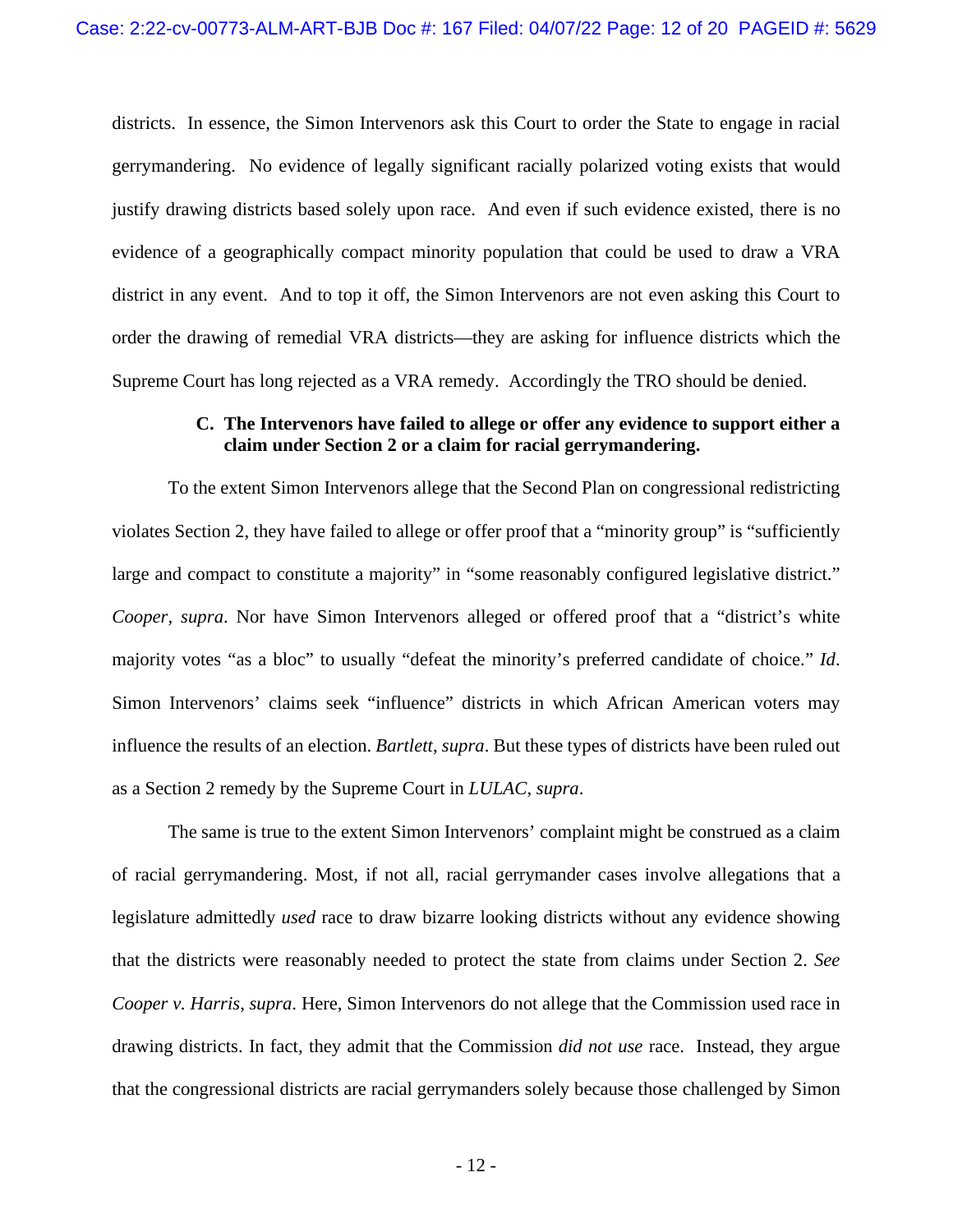Intervenors were not drawn using racial data. Under Simon Intervenors theory, the failure to use race in the drawing of districts makes race the predominant motive. The Legislative Defendants are aware of no precedent for this bizarre theory and Simon Intervenors cited none.

At the end of the day, whether Simon Intervenors claims are interpreted as claims for vote dilution under Section 2 or claims for racial gerrymandering, Simon Intervenors have not only failed to offer any evidence showing that they are likely to prevail – they have failed to even allege claims upon which relief can be granted.

#### **D. Simon Intervenors reliance on** *Armour* **is misplaced.**

Simon Intervenors rely on the Northern District of Ohio's findings in *Armour v. Ohio*, 755 F. Supp. 1044 (1991) to argue that (1) racially polarized voting exists in Mahoning county, and (2) that the Commission defied the permanent injunction issued in *Armour*. They argue they are entitled to an injunction enjoining the use of the Second Plan for Ohio's 6th Congressional District, apparently, on *Armour* alone. This reliance is misplaced.

First, *Armour* involved a challenge solely to Ohio House Districts 52 and 53 and the injunction issued was limited solely to those state house districts — "we enjoin the defendants from using the current house district configurations for future elections." 755 F. Supp. at 1062. As seen in Simon Intervenors' Motion, ECF No. 147, and Revised Proposed Order, ECF No. 148, the relief Simon Intervenors seek is to enjoin the Secretary of State and certain County Boards of Election (none of which are a party to this lawsuit) from issuing "certificates of nomination or election to any candidate for election" for Ohio's 6th Congressional District and the four surrounding districts "whose boundaries may be revised in the event the Simon Parties prevail on the merits at trial[.]" *Armour* has no application to Simon Intervenors' requested relief.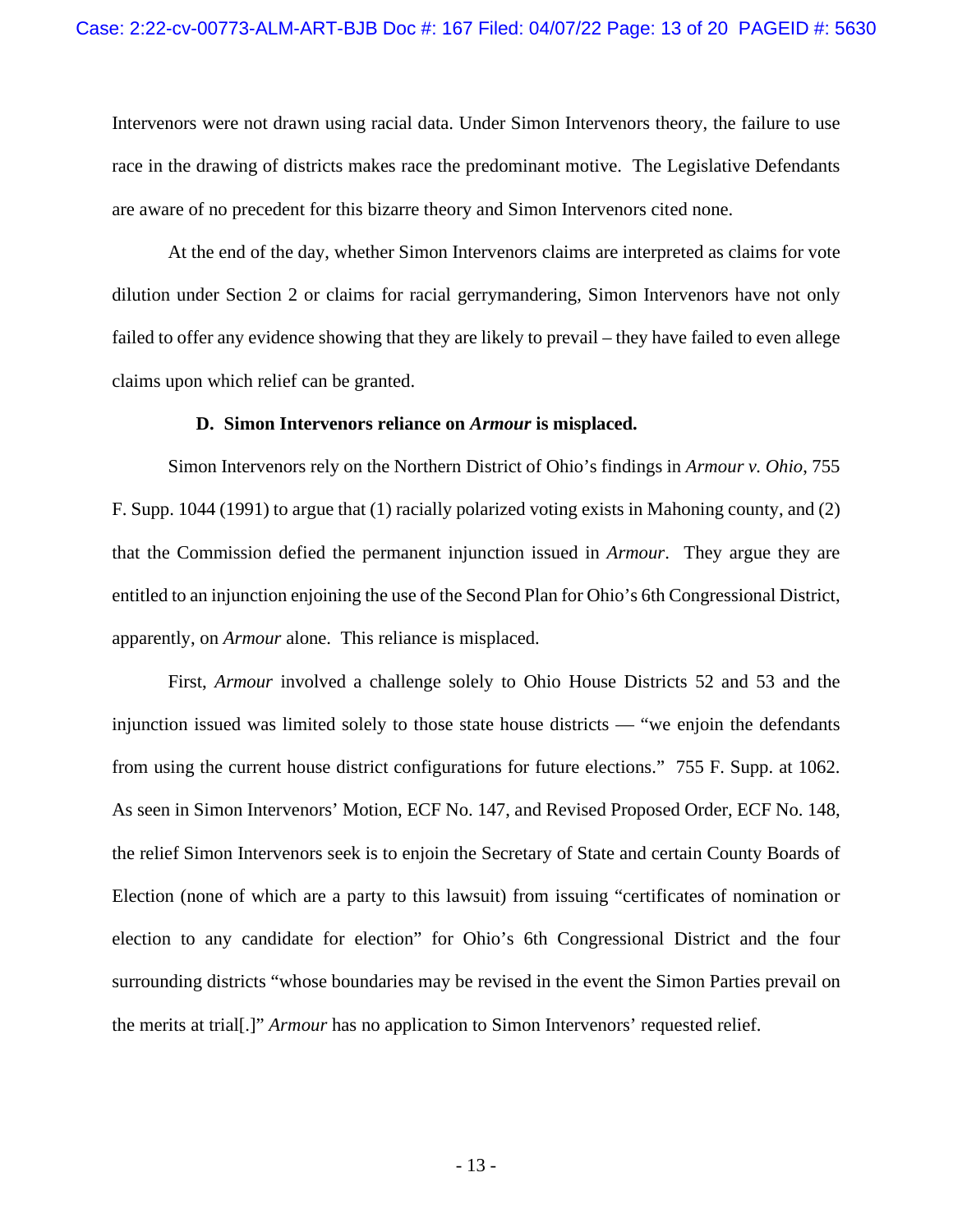Additionally, this Court is not bound by decisions of the Northern District of Ohio. *See Gilbert v. Nat'l Emp. Benefit Co., Inc.*, 466 F. Supp. 2d 928, 933 (N.D. Ohio 2006) ("Under stare decisis, a district court in this circuit is bound only by opinions of the U.S. Supreme Court and the U.S. Court of Appeals for the Sixth Circuit, while other authority is advisory." (quotation omitted); *Heibel v. U.S. Bank Nat'l Ass'n*, No. 2:11-CV-00593, 2012 U.S. Dist. LEXIS 139510, at \*12-13 (S.D. Ohio Sep. 27, 2012). Assuming arguendo the *Armour* decision somehow applied to Congressional districts, this Court is not bound by the findings of fact and conclusions of law.

Furthermore, this Court has explicitly held that "influence claims are not cognizable in our circuit." *Parker v. Ohio*, 263 F. Supp. 2d 1100, 1104 (S.D. Ohio 2003). As noted earlier, the U.S. Supreme Court has reinforced that determination by holding "that § 2 does not require the creation of influence districts." *Bartlett v. Strickland*, 556 U.S. 1, 13 (2009) (citing *League of United Latin American Citizens v. Perry*, 548 U.S. 399, 443 (2006) (Kennedy, J.)). Thus, under *Gingles*, Simon Intervenors squarely have the burden to show that "the African-American populations in the districts at issue are sufficiently large and geographically compact to constitute a majority." *Id.* Nothing less. Simon Intervenors provide no such evidence and are unlikely to succeed on the merits.

# **E. Simon Intervenors will not suffer irreparable harm if the injunction is not issued.**

Simon Intervenors appear to argue that they will suffer irreparable injury because voting rights cannot be monetarily compensated. (ECF No. 147, p 12). But that is an oversimplified and incorrect way of looking at the issue in this circumstance.

> Under certain circumstances, such as where an impending election is imminent and a State's election machinery is already in progress, equitable considerations might justify a court in withholding the granting of immediately effective relief in a legislative apportionment case, even though the existing apportionment scheme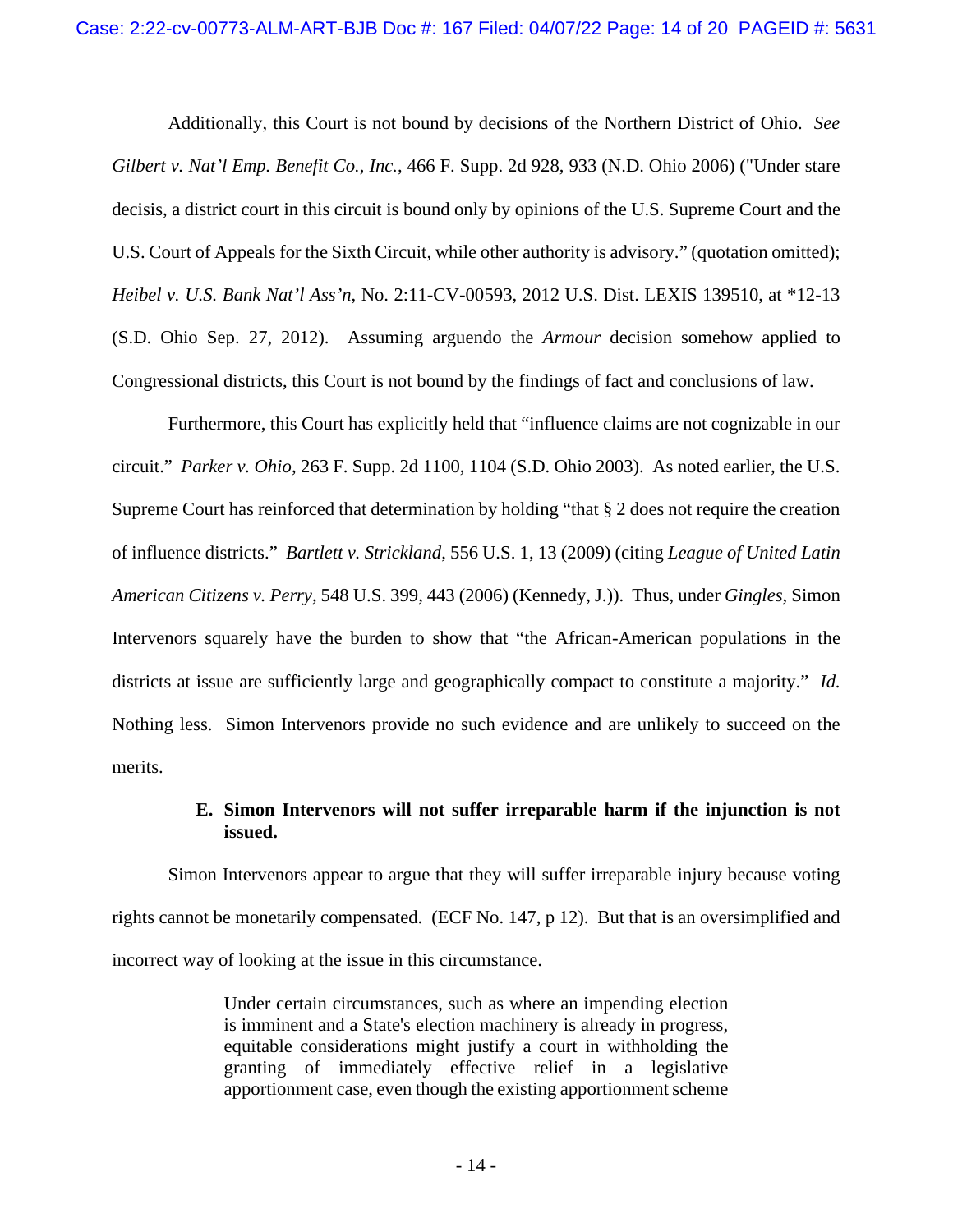was found invalid. In awarding or withholding immediate relief, a court is entitled to and should consider the proximity of a forthcoming election and the mechanics and complexities of state election laws, and should act and rely upon general equitable principles.

*Reynolds v. Sims*, 377 U.S. 533, 541 (1964). Because of considerations like this, courts routinely refuse to grant preliminary injunctive relief in Section 2 cases, even where plaintiffs in those cases (unlike Simon Intervenors here) had shown a likelihood of success on the merits. *See, e.g.*, *Covington v. North Carolina*, 316 F.R.D. 117, 177 (M.D.N.C 2016), *aff'd* 137 S. Ct. 2211 (2017) (declining to order immediate injunctive relief despite finding that districts were racial gerrymanders and in violation of section 2 and allowed the elections "to proceed as scheduled under the challenged plans[.]"). Indeed, the Supreme Court has frequently cautioned federal courts against overreaching injunctive relief in cases involving state election laws, including redistricting plans. *See, e.g.*, *Upham v. Seamon,* 456 U.S. 37, 44 (1982) ("It is true that we have authorized District Courts to order or to permit elections to be held pursuant to apportionment plans that do not in all respects measure up to the legal requirements, even constitutional requirements . . . Necessity has been the motivating factor in those situations.") (internal citations omitted); *Growe v. Emison*, 507 U.S. 25, 35 (1993) (noting that elections must often be held under a legislatively enacted plan in deference to state court action). Moreover, where, as here, there is no alternative districting plan, courts find that neither the balance of the equities nor the public interest are in favor of injunctive relief. *See, e.g.*, *Vera v. Richards*, 861 F. Supp. 1304, 1351 (S.D. Tex.1994), *aff'd Bush v. Vera*, 517 U.S. 952 (1996) (denying a stay of 1994 and 1996 elections after finding a redistricting plan unconstitutional on September 2, 1994).

Furthermore, Simon Intervenors' arguments regarding their alleged harm—i.e., that their right to vote will be irreparably harmed—are the same as those made by every VRA plaintiff. If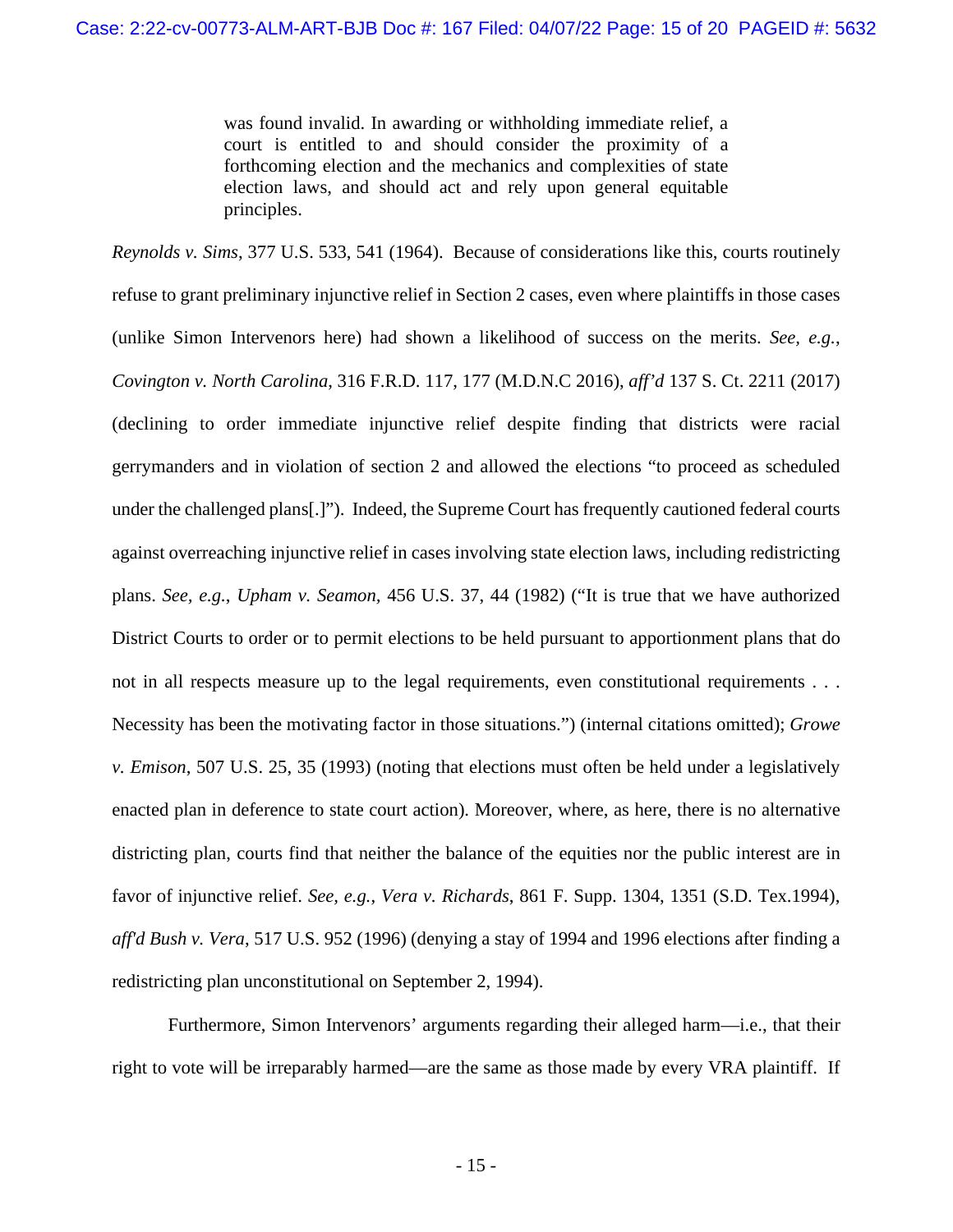Simon Intervenors' arguments regarding the equities were effective, then it would "appear to justify" this extraordinary relief "in *every* racial-gerrymandering case"—something the Supreme Court has found to be insufficient to support extraordinary injunctive relief like that sought by the Simon Intervenors here. *North Carolina v. Covington*, 137 S .Ct. 1624, 1626 (2017).

### **F. The State of Ohio and Legislative Defendants will suffer substantial harm if the injunction is issued.**

Simon Intervenors seek to enjoin the elections in one Congressional district just a month away from Ohio's primary elections set for May 3, 2022 which, as noted above, is already underway with early voting. The United States Supreme Court held in *Purcell v. Gonzalez*, 594 U.S. 1, 4–5 (2006) (*per curiam*), that "[c]ourt orders affecting elections, especially conflicting orders, can themselves result in voter confusion and consequent incentive to remain away from the polls. As an election draws closer, that risk will increase." In a normal election cycle, "[r]unning elections state-wide is extraordinarily complicated and difficult." *Merrill v. Milligan*, 142 S. Ct. 879, 880 (2022) (Kavanaugh, J., concurring in grant of applications for stays). Elections officials must navigate "significant logistical challenges" that require "enormous advance preparations." *Id.* The Supreme Court has consistently admonished courts not to alter state election laws and processes in the period close to an election *Andino v. Middleton*, 141 S. Ct. 9, 10 (2020) (Kavanaugh, J., concurring in grant of stay application) see *also Milligan*, 142 S. Ct. at 879; *Merrill v. People First of Ala.*, 141 S. Ct. 25 (2020); *Merrill v. People First of Ala.*, 141 S. Ct. 190 (2020); *Clarno v. People Not Politicians*, 141 S. Ct. 206 (2020); *Little v. Reclaim Idaho*, 140 S. Ct. 2616 (2020); *Republican Nat'l Comm. v. Democratic Nat'l Comm.*, 140 S. Ct. 1205 (2020) (per curiam); *Democratic Nat'l Comm. v. Wisc. State Legislature*, 141 S. Ct. 28 (2020) (declining to vacate stay); *Benisek v. Lamone*, 138 S. Ct. 1942 (2018) (per curiam); *Veasey v. Perry*, 574 U.S. 951 (2014).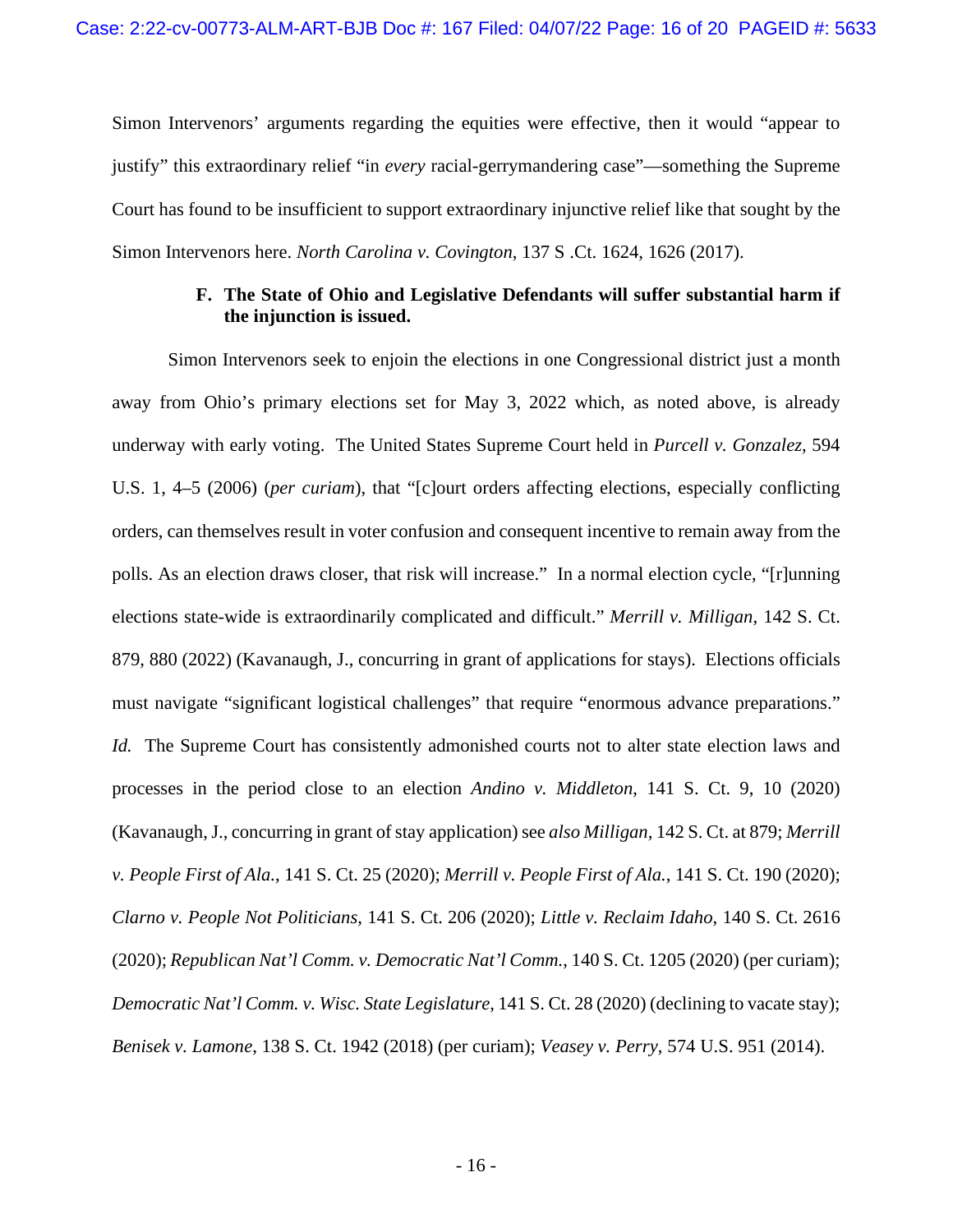Over a month ago, the Supreme Court in *Merrill* issued a stay of the district court's opinions enjoining the use of Alabama's congressional redistricting plan. In his concurring opinion, Justice Kavanaugh invoked the *Purcell* doctrine for the proposition that courts "should not enjoin a state's election laws in the period close to an election." 142 S. Ct. at 879-880. This is because, "filing deadlines need to be met" candidates need to "be sure what district they need to file for" or even determine "which district they live in." *Id.*

In Ohio, overseas ballots have been distributed. Press Release, Ohio Secretary of State, https://www.ohiosos.gov/media-center/press-releases/2022/2022-04-04/. The voter registration deadline, on April 4, 2022, has passed. *Id.* Early in-person voting began on April 5 at 8:00 a.m. *Id.*  All of this occurred with the current congressional districts on the official primary election ballot. *Id.* Substantial harm would result to the State of Ohio if Simon Intervenors' relief is issued. Under controlling Supreme Court precedent, the requested TRO should be denied.

## **G. The public interest would not be served by enjoining the 2022 election in a single Ohio Congressional District as Simon Intervenors request.**

Due to concerns inherent in the redistricting process—deference to the mapdrawing authority in providing that authority the opportunity to draw constitutional maps, and the orderly administration of elections, chief among them—Simon Intervenors cannot prove that the balance of equities is in their favor or that the public interest would be served by their requested relief. The "equitable weighing process" this Court is required to undertake includes balancing "the competing claims of injury" and "the effect on each party of the granting or withholding of the requested relief." *See North Carolina v. Covington*, 137 S.Ct. 1624, 1625 (2017).

The public interest also weighs against Simon Intervenors' requested injunction. Early voting has already begun in Ohio, and Ohio's election officials have been administering the election for weeks now. See n.2, *supra*. Each passing day is yet another day into the primary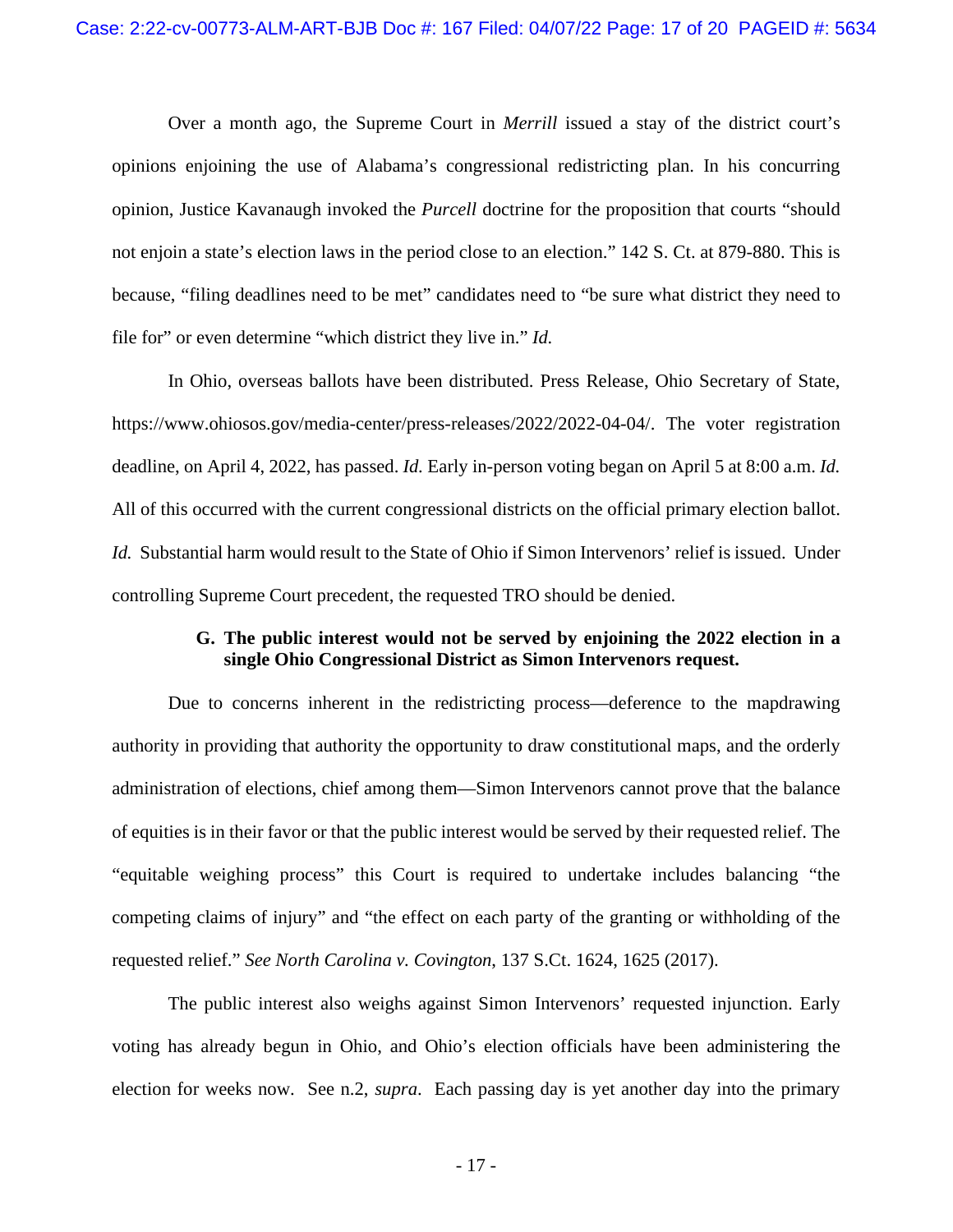elections and closer to the general elections in Ohio. *See* n.2, *supra*. Any court interference in the redistricting process would upend the orderly administration of elections. The public interest is also served by allowing the legislative bodies tasked with redistricting to handle the reapportionment responsibilities that are their constitutional obligation to see through. *See Upham,*  456 U.S. 37 at 44.

## **CONCLUSION**

For the foregoing reasons, Simon Intervenors' requested injunctive relief should be denied.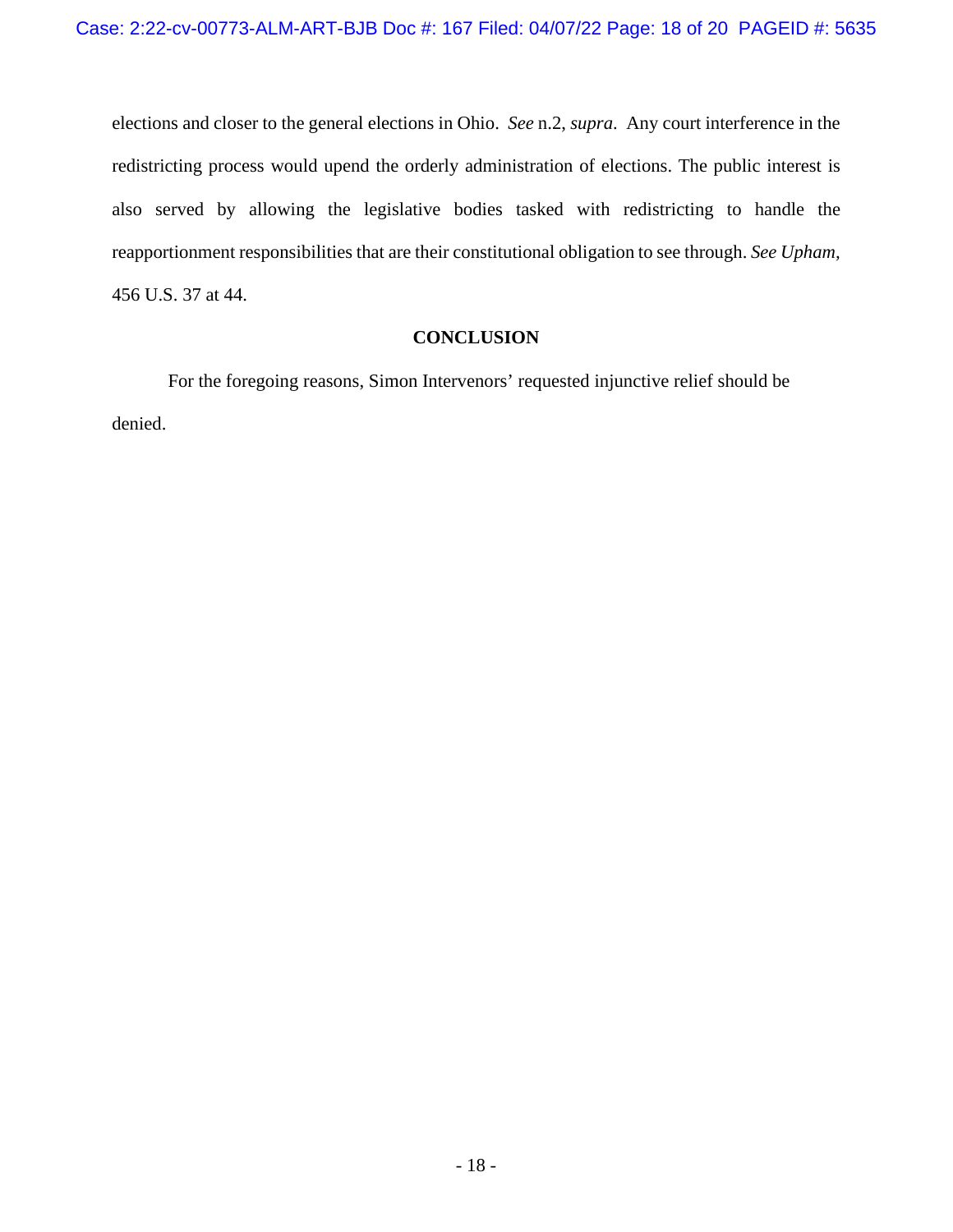Respectfully submitted this the 7th day of April, 2022.

/s/ *Phillip J. Strach*

Phillip J. Strach, *pro hac vice*  phillip.strach@nelsonmullins.com Thomas A. Farr, *pro hac vice* tom.farr@nelsonmullins.com John E. Branch, III, *pro hac vice* john.branch@nelsonmullins.com Alyssa M. Riggins, *pro hac vice* alyssa.riggins@nelsonmullins.com Cassie A. Holt, *pro hac vice* cassie.holt@nelsonmullins.com **NELSON MULLINS RILEY & SCARBOROUGH LLP**  4140 Parklake Avenue, Suite 200 Raleigh, NC 27612 Telephone: 919-329-3800

W. Stuart Dornette (0002955) dornette@taftlaw.com Beth A. Bryan (0082076) bryan@taftlaw.com Philip D. Williamson (0097174) pwilliamson@taftlaw.com **TAFT STETTINUS & HOLLISTER LLP**  425 Walnut St., Suite 1800 Cincinnati, OH 45202-3957 Telephone: 513-381-2838

*Counsel for Intervenor-Defendants Huffman and Cupp*